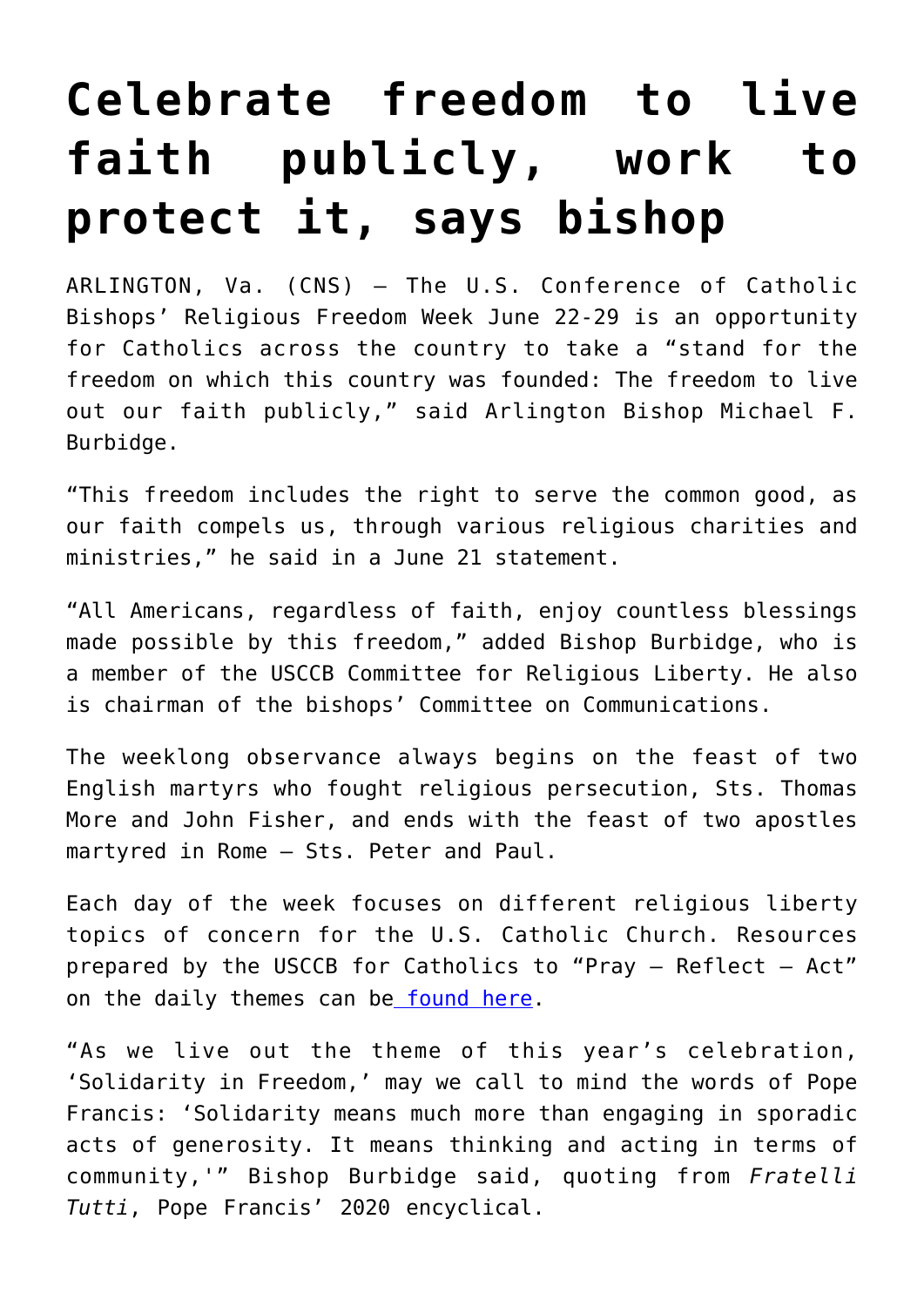During the coronavirus pandemic, he said, "thinking and acting in terms of community" has been on full display as Catholic agencies have tried to alleviate "the tremendous suffering" it has caused for nearly a year and a half.

"Hope arose in communities across the country as people of faith selflessly served those in need," he said.

In the Diocese of Arlington alone, "Catholic Charities and parishes across our diocese delivered unprecedented amounts of food and emergency assistance to those experiencing financial difficulty," he said. "A record number of families turned to Catholic Charities as they opened their homes to adoption.

"And, in the darkest days of the pandemic, our Catholic schools led the way in safely reopening so students could thrive with in-person learning. The impact within our communities is immeasurable, and, by the grace of God, it continues."

Bishop Burbidge said Catholics "must remain steadfast in our commitment to live virtuously and carry out acts of service, despite the sad reality that real threats to religious freedom exist."

One such threat is the proposed Equality Act, which would "remove the truth of human sexuality from the public square by redefining gender … and silencing voices that disagree," he said.

The measure, which has an uncertain future in Congress, would amend the Civil Rights Act of 1964 to prohibit discrimination on the basis of sexual orientation and gender identity.

As written, it explicitly overrides the 1993 Religious Freedom Restoration Act and removes conscience protections for physicians, counselors and others that allow them to opt out of procedures or treatments they object to on religious and/or moral grounds.